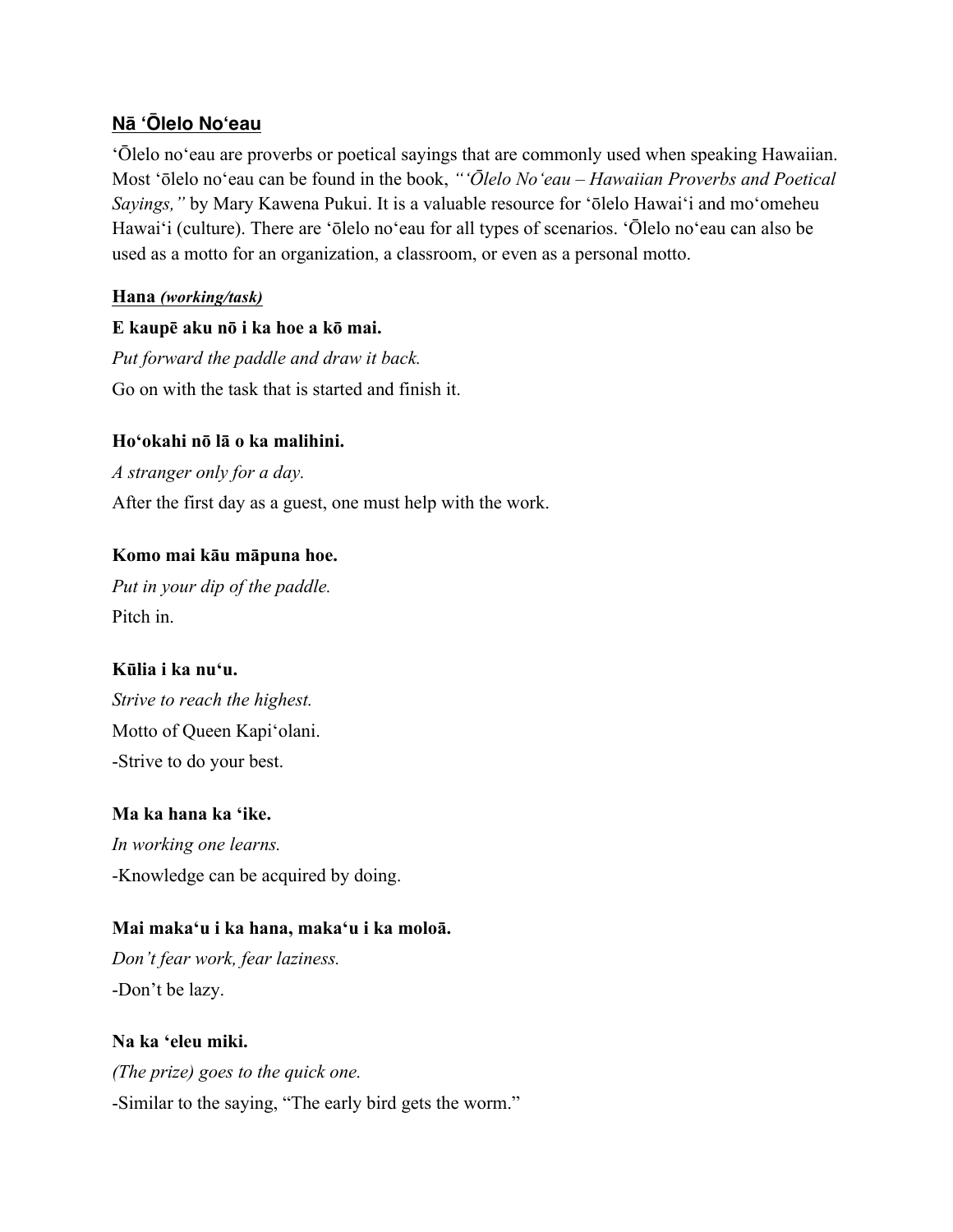### **Pūpūkahi i holomua.**

*Unite in order to progress.*

### **ʻAʻa i ka hula, waiho i ka hilahila i ka hale.**

*When one wants to dance the* hula*, bashfulness should be left at home.*

-Don't be shy. Participate! This does not just pertain to hula. This can be used in all situations when one is apprehensive in participating in an activity.

### **ʻAʻohe hana i nele i ka uku.**

*No deed lacks a reward.*

Every deed, good or bad, receives its just reward.

-Always be kūpono because there are consequences for our actions. Can also be said when karma hits.

### **ʻAʻohe hana nui ke alu ʻia.**

*No task is too big when done together by all.* -If everyone contributes to the task, it lightens the load.

# **ʻAʻohe puʻu kiʻekiʻe ke hoʻāʻo e piʻi.**

*No cliff is so tall that it cannot be scaled.* No problem is too great when one tries hard to solve it. -Try something even though it seems difficult.

# **ʻAʻohe ʻulu e loaʻa i ka pōkole o ka lou.**

*No breadfruit can be reached when the picking stick is too short.* There is no success without preparation.

# **ʻUmia ka hanu.**

*Hold the breath.* Be patient. Don't give up too easily.

# **ʻUʻuku ka hana, ʻuʻuka ka loaʻa.**

*Little work, little gain.*

-You reap what you sow. If you give only a little, do not expect a large return.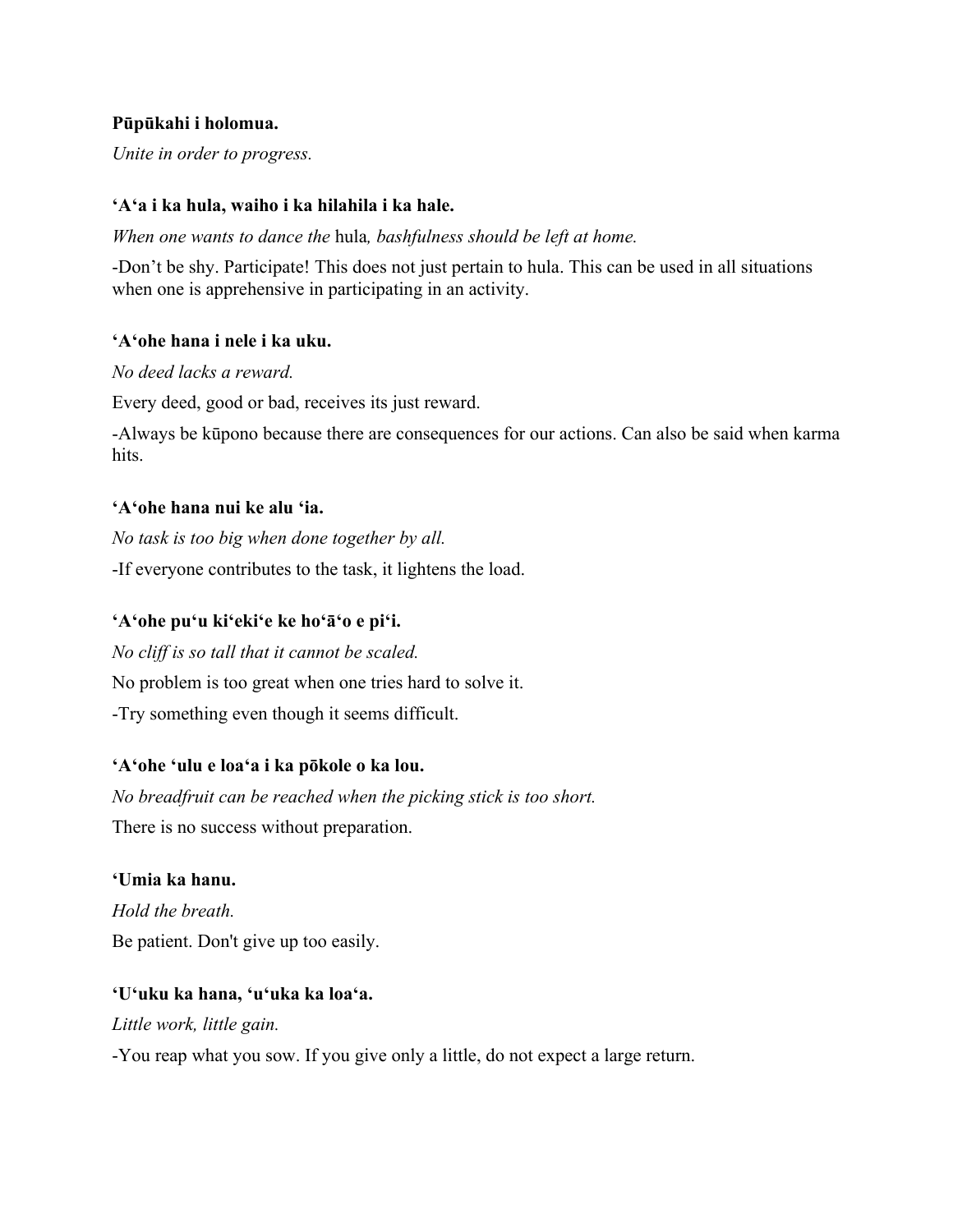#### **Lawena** *(behavior)*

# **Aia nō ka pono - ʻo ka hoʻohuli i ka lima i lalo, ʻaʻole ʻo ka hoʻohuli i luna. (Huli ka lima i lalo.)**

*That is what it should be - to turn the hands palms down, not palms up.*

No one can work with the palms of his hands turned up. When a person is always busy, he is said to keep his palms down.

-Said as a compliment to someone that is not afraid of work. "Huli ka lima i lalo," can be used to encourage someone to work (help out).

### **Aloha kekahi i kekahi.**

*Love one another.*

# **He aliʻi ka ʻāina, he kauā ke kanaka.**

*The land is a chief; man is its servant.*

Land has no need for man, but man needs the land and works it for a livelihood.

-We have to take care of the land.

### **Hoʻokahi wale nō leo, ua lawa.**

*One voice is enough.*

-When one speaks, everyone should be listening. It can also mean that only one reminder is necessary.

# **Mahalo i ka mea i loaʻa.**

*Be thankful for what you have.*

# **Nānā ka maka, hoʻolohe ka pepeiao, paʻa ka waha.**

*Observe with the eyes; listen with the ears; shut the mouth.*  Thus one learns.

# **ʻAʻohe mālama, pau i ka ʻiole.**

*No one who takes care of his possessions has ever found them eaten by rats.*

When one takes care of his goods he will not suffer losses.

-Take care of your things.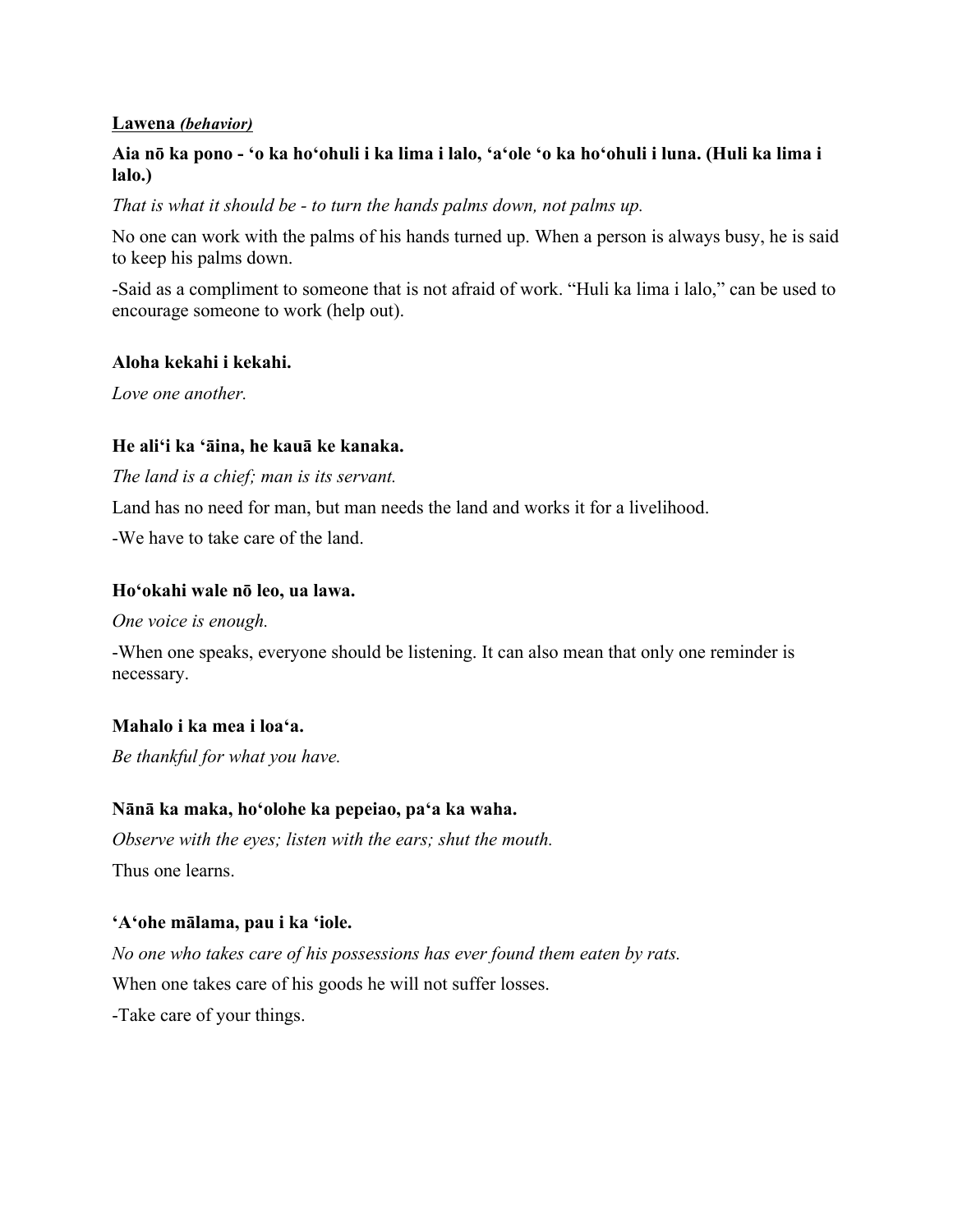#### **ʻAʻohe uʻi hele wale o Kohala.**

#### *No youth of Kohala goes empty-handed.*

Said in praise of people who do not go anywhere without a gift or a helping hand. The saying originated at Honomakaʻu in Kohala. The young people of that locality, when on a journey, often went as far as Kapua before resting. Here, they made *lei* to adorn themselves and carry along with them. Another version is that no Kohala person goes unprepared for any emergency.

-We should never go somewhere empty handed. If you are visiting a friend, or staying at someone's house, you should always bring something (gift, food…).

#### **ʻIke** *(knowledge)*

#### **ʻAʻohe pau ka ʻike i ka hālau hoʻokahi.**

*All knowledge is not taught in the same school.*

One can learn from many sources.

-We shouldn't be hoʻokano (act superior) when it comes to knowledge. There is waiwai (value) from all resources, and not all knowledge is the same.

#### **ʻO ke kahua ma mua, ma hope ke kūkulu.**

*The site first, and then the building.*

Learn all you can, then practice.

Inā ʻaʻole nō paʻa ke kahua, e pilikia ana no ka mea, ʻo ia ka hoʻomaka.

#### **Nā mea ʻē aʻe** *(other)*

#### **I ka ʻōlelo nō ke ola, i ka ʻōlelo nō ka make.**

*Life is in speech; death is in speech.*

Words can heal; words can destroy.

-Be careful with what you say. It can lead to good and bad consequences.

#### **I maikaʻi ke kalo i ka ʻohā.**

*The goodness of the taro is judged by the young plant it produces.* Parents are often judged by the behavior of their children.

#### **Ua hala ʻē ka Puʻulena.**

*The Puʻulena wind of Puna has passed.*

-Too late! Your chance has passed. Be quick next time.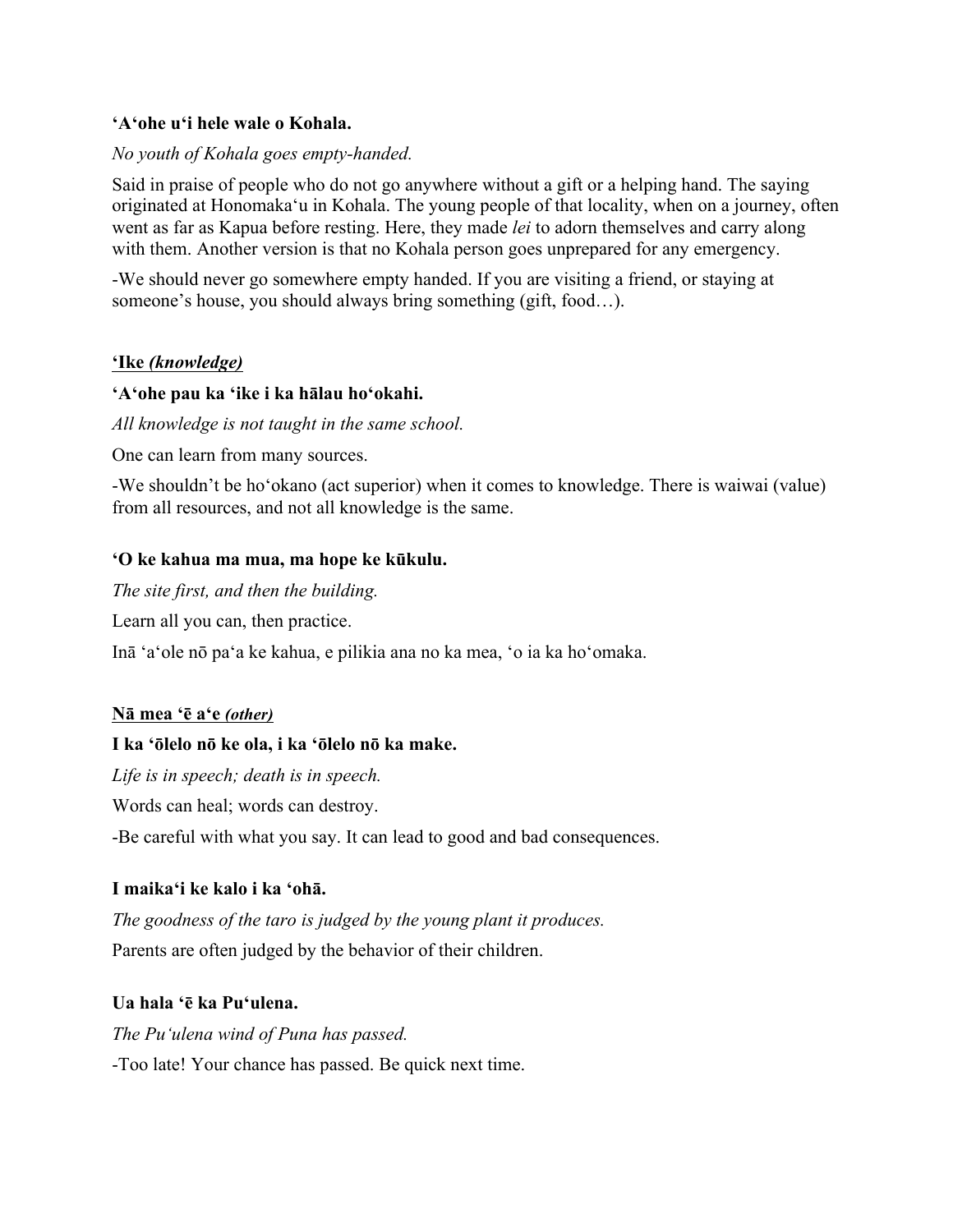#### **Pau Pele, pau manō.**

*[May I be] devoured by Pele, [may I be] devoured by a shark.*

An oath, meaning "If I fail . . ." It was believed that if such an oath were not kept, the one who uttered it would indeed die by fire or be eaten by a shark.

-Similar to the saying "Cross my heart, hope to die."

# **Pūʻali ʻo Kahaunui iā Kahauiki. (Pūʻali ka hau nui i ka hau iki.)**

*Big-*hau*-tree has a groove worn into it by Little-*hau*-tree.*

Said when a child nearly wears out the patience of the adult in charge of him, or of a large company of warriors discomfited by a small one. Kahaunui and Kahauiki are places just east of Moanalua, Oʻahu.

-Don't underestimate the powers of the small guy. Can also be used in a situation where the small guy is victorious over the big buy.

# **ʻIke i ke au nui me ke au iki.**

*Knows the big currents and the little currents.*

Is very well versed.